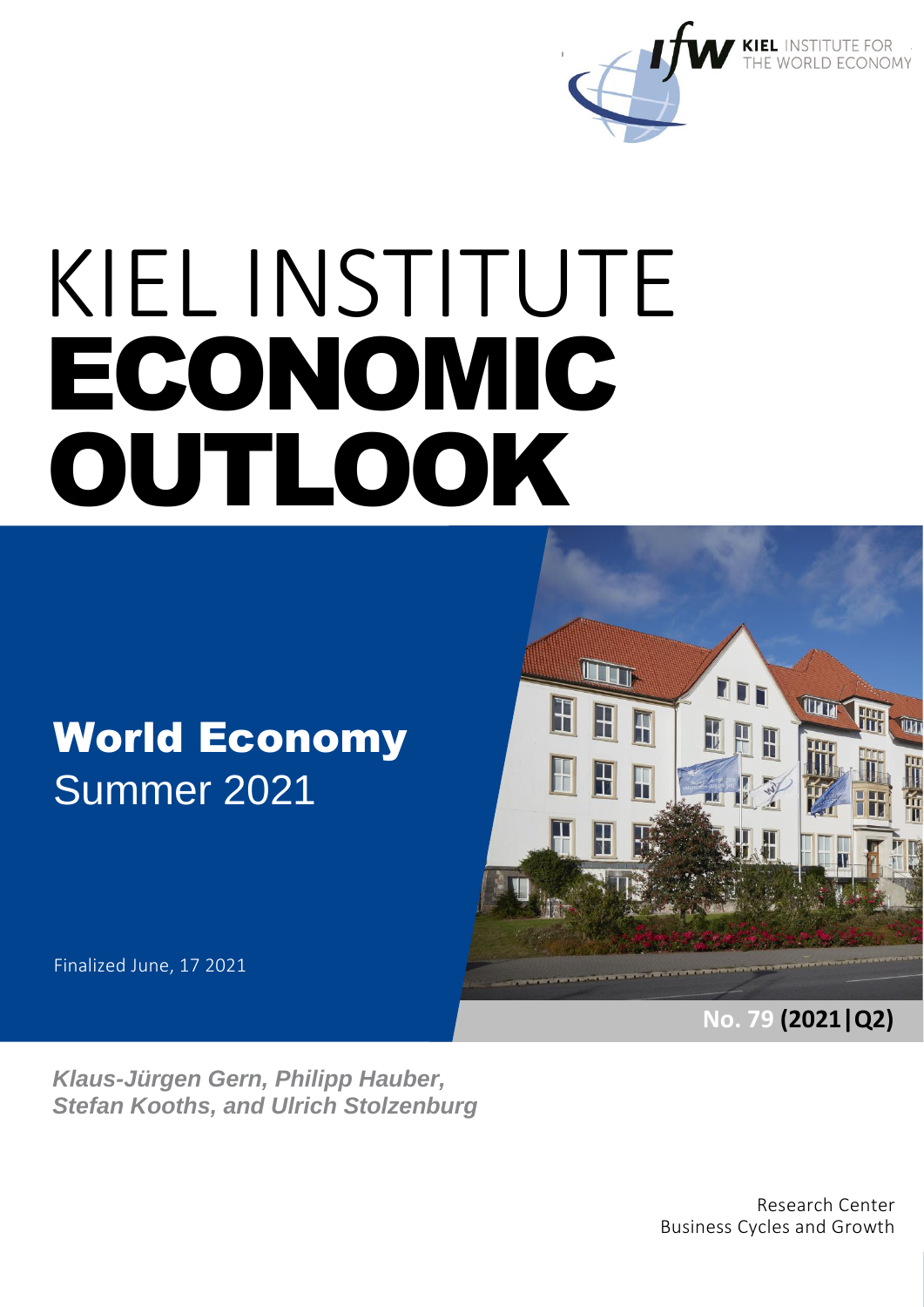

# POST-CORONA-BOOM UNDERWAY

*Klaus-Jürgen Gern, Philipp Hauber, Stefan Kooths, and Ulrich Stolzenburg*

*The global economy remained on track in the first months of 2021, despite surging covid-19 infections and renewed containment measures in many countries. The impact of the pandemic was largely confined to the service sectors. Meanwhile, the pronounced upturn in industrial production and global trade continued until spring, but has started to falter recently as a result of supply bottlenecks and logistical problems. The tensions in the global economic fabric are reflected not least in sharp price increases for raw materials, intermediate goods and transportation services, which have already contributed to a noticeable rise in consumer prices. Continued highly expansionary monetary policy and considerable fiscal policy stimulus, notably in the United States but also in the euro zone, are fueling economic activity this year and next. We expect global output (measured on a purchasing power parity basis) to increase by 6.7 percent in 2021 and by 4.8 percent in 2022, which is still substantially above medium-term trend growth. In view of the high economic momentum and higher inflation risks, we expect the Federal Reserve to start tightening earlier than previously expected. This is associated with the risk of a significant deterioration in financing conditions going forward, particularly for some emerging economies.*

**The world economy continued to expand at the start of the year, albeit at a slower pace**. On a seasonally adjusted basis, global GDP grew 0.8 percent compared to the previous quarter, roughly in line with the average growth rate prior to the pandemic (Figure 1). However, regional heterogeneity was quite pronounced. Production fell markedly in the UK or Japan and growth slowed in China, while the expansion in the rest of Asia continued at a high pace and economic momentum even increased in the United States. The drop in GDP of 0.3 percent in the EU as a whole also masks considerable differences across member states.

**Global activity has gathered pace in spring as measures to contain the virus have been lifted.** While the number of daily registered Covid-19 cases remained high at the beginning of the second quarter, they have since dropped considerably in many countries. As a result, restrictions on economic activity to contain the



*Source*: OECD, Main Economic Indicators; national sources; Kiel Institute calculations.

pandemic are being lifted and activity in contact intensive sectors such as hospitality is rebounding in the euro area and the UK, following a pattern already witnessed in the US during the first quarter. Across the globe, however, the pandemic is far from over as shown by a dramatic rise in infections and deaths associated with Covid-19 in April and May in India.

**The upturn of industrial production and world trade has started to falter amid supply-side bottlenecks and logistical problems.** By March 2021, global industrial production had surpassed its pre-crisis level by more than 2 percent according to figures of the CPB. Since then, however, growth has slowed amid supply-side bottlenecks (semiconductors) and logistical problems particularly in maritime transport. Against this backdrop, the increase in world trade is likely to have paused in the second quarter after strong growth in the first three months of the current year.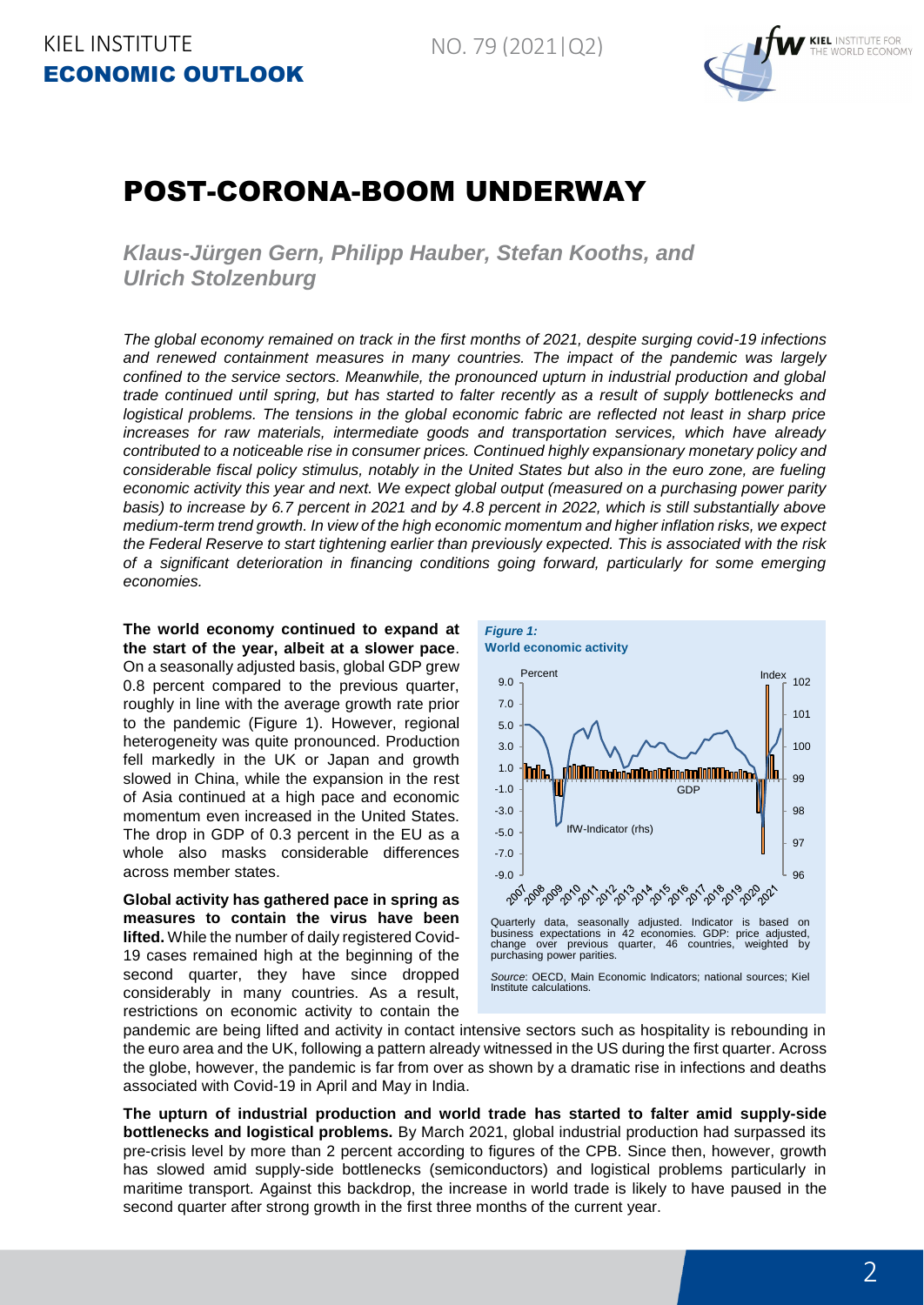#### NO. 79 (2021|Q2)

# KIEL INSTITUTE ECONOMIC OUTLOOK



**Commodity prices have increased 0n the back of robust global industrial production and reduced supply.** The HWWI-index of commodity prices has more than doubled over the last 12 months. While the increase in the second half of the previous year was largely driven by rising oil prices, more recently industrial commodities and food prices have accelerated (Figure 2), in some cases even surpassing the historical highs reached a decade ago. There is some indication that high prices for industrial commodities will persist for an extended period of time, whereas ample supply is likely to keep oil prices far below its historical peak of more than 100 USD per barrel.

**Risks to price stability remain high.** Inflation in advanced economies has picked up markedly in recent months, after initial declines in price levels at the beginning of the crisis. Partly, this is due to base effects related to energy prices, but prices have been rising more rapidly at the current data edge as well. Insofar current inflationary pressures reflect temporary supply-



side bottlenecks, price pressures should moderate somewhat as they subside going forward. Nevertheless, there are considerable upside risks to inflation from the combination of highly expansionary monetary and fiscal policies and the rebound of economic activity in sectors which have been depressed by covid-19 containment measures so far.

**Monetary policy remains expansionary, but the Federal Reserve is likely to begin tightening sooner than previously expected.** Against the backdrop of a second wave of covid-19 in autumn last year, central banks in advanced economies have stepped up expansionary measures or announced that interest rates will stay low for longer. However, long-term interest rates in the US have recovered and medium-term inflation expectations are on the rise. We therefore except the Federal Reserve to taper its bond purchases over the course of this year and start raising interest rates in 2022, albeit slowly. In the euro area, policy rates will remain at their current level over the forecast horizon, reflecting a weaker economic recovery.

**Additional fiscal impulses are expected throughout the recovery.** Budget deficits increased drastically in the previous year as governments responded to the pandemic and its economic fallout. Deficits remain high in the current year owing to continued fiscal support that has already been enacted. In the coming year, fiscal policy will be less expansionary as pandemic-related measures run out in light of the economic recovery, but discretionary measures to improve the budget will be the exception. By contrast, planned or already enacted multi-year spending programs with the aim of boosting infrastructure or decarbonizing the economy such as the "Next Generation EU"-program, however, continue to provide a fiscal boost. Similarly, governments in emerging economies will put off consolidation for the time being provided that interest rates remain low.

#### **OUTLOOK: STRONG EXPANSION AHEAD**

**After the historic drop in activity last year, the world economy will increase strongly in 2021 and 2022.** Due to another wave of the pandemic, the global recovery slowed at the start of 2021. Output, however, declined only in a few countries, mostly in Europe. As the pandemic recedes and containment measures are lifted, economic activity is likely to rebound in those sectors that were particularly hardhit. For 2021 we expect global output (at purchasing power parity) to increase by 6,7 percent, following a drop of 3,2 percent in the previous year (Table 1). In the coming year, we expect growth of 4,6 percent, again substantially above the trend growth observed in recent years. At market exchange rates, the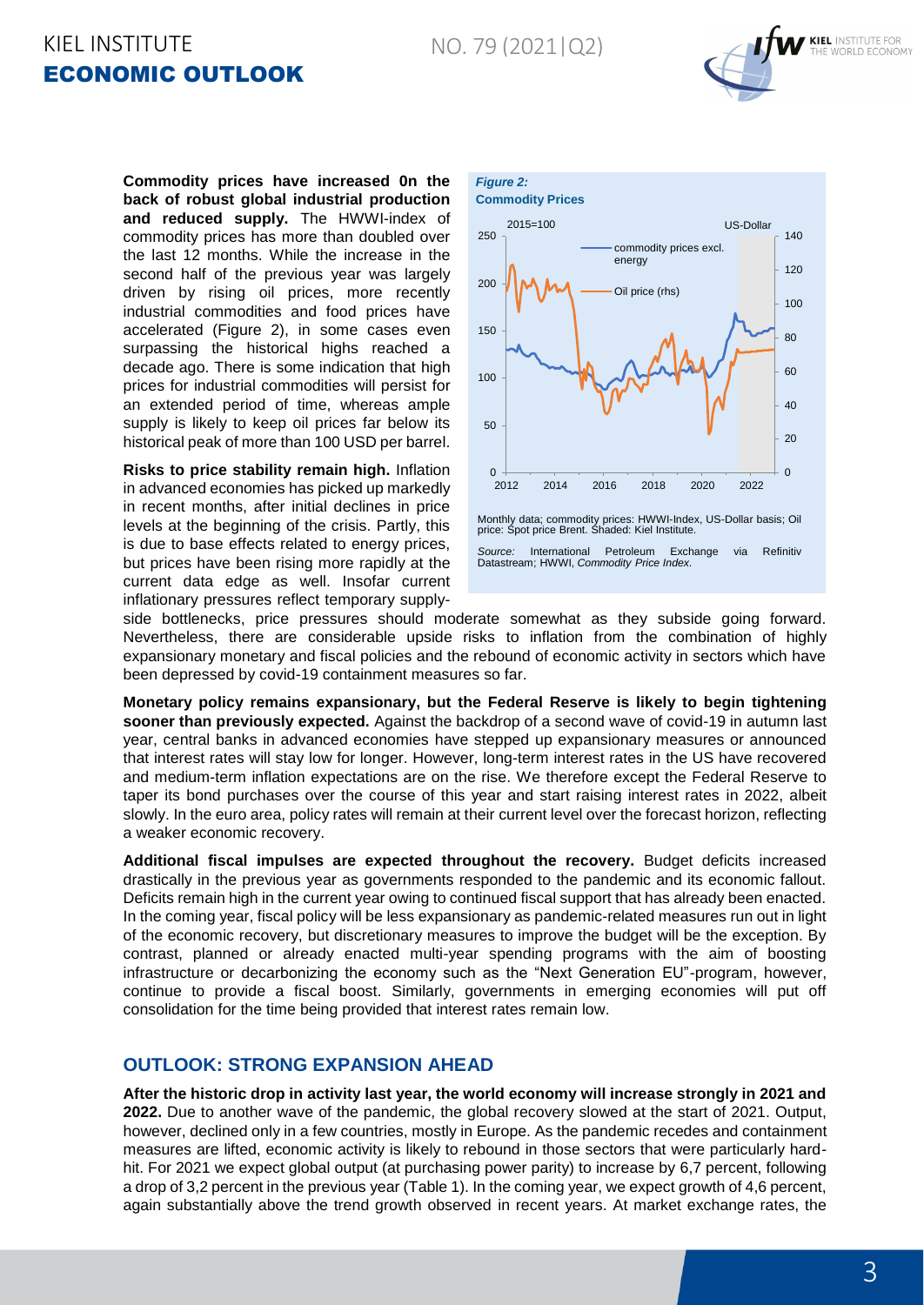

corresponding growth rates for 2021 and 2022 are 6,5 and 4,6 percent, respectively. World trade is expected to increase almost 10 percent this year, followed by a rise of 3,3 percent in 2022. Despite the fall of more than 5 percent in 2020 world trade will be higher at the end of the forecast horizon than we had expected prior to the pandemic.

**The outlook in the advanced economies has improved since spring, while we have lowered our forecast for emerging economies.** Our forecasts for global GDP are largely unchanged compared to our March forecasts. However, we now see somewhat higher growth this year in the advanced economies (5,7 compared to 5,3 percent in March), mostly because the impact of the pandemic in Europe was less severe than expected. At the same time, we have lowered our growth forecast for the emerging economies (7,6 compared to 8,0 percent in March), reflecting weaker growth dynamics in Asia owing to a rise in infections and tighter restrictions on economic activity. Also, GDP in China disappointed in the first quarter. Growth prospects in Africa and Latin America by contrast have improved.

**US growth will be strong over the forecast horizon and inflation significantly higher than in previous years.** Helped by falling new Covid-19 cases, the recovery in the United States is continuing rapidly. A projected return of the savings rate to normal levels will boost growth. We expect GDP to increase by 6,7 and 4,1 percent in 2021 and 2022, respectively, and the unemployment rate to fall to the low levels recorded prior to the pandemic. While the current jump in inflation is to a large extent due to transitory factors such as base effects and extremely strong price increases of a few goods related to the reopening of specific sectors, underlying price pressures is expected to increase markedly over the forecast horizon and risks to inflation are clearly tilted to the upside.

**The Chinese economy will expand moderately in the coming years.** After production reached its pre-crisis trend already at the end of 2020, we expect moderate growth going forward. As activity normalizes also in those sectors that have still not fully recovered from the pandemic, economic policy is likely to gradually tighten as attention of policymakers shifts back to financial stability concerns. GDP growth of 8,7 percent this year is followed by 5,7 percent in the coming year.

**Economic activity in the euro area is set to expand rapidly over the summer and reach its precrisis level at the end of 2021.** After two quarters of decline, GDP in the first quarter of 2021 was around 5 percent lower than at the end of 2019 before the crisis started. Activity, however, looks set to rebound in the coming quarters with pandemic restrictions progressively lifted. On an annual basis, we expect GDP to grow by 5,2 percent this year, followed by 4,2 percent in 2022. By the end of 2022, the economy will largely have normalized with growth rates close to potential growth.

**The British economy is bouncing back, but headwinds from Brexit remain**. Notwithstanding a recent pick-up in infections, we still expect that economic activity continues to normalize over the summer. At the same time, the economic repercussions of the UK's exit from the European common market continue to weigh on the economy contribute to a relatively slow return of output to pre-crisis levels. GDP is forecast to grow by 6,8 percent this year and 4,6 percent next year.

**The risks to our outlook are largely balanced.** Downside risks relate to the pandemic as new variants of the virus could lead to another wave of infections and subsequent restrictions on economic activity. In addition, supply-side bottlenecks might dampen the expansion in production for longer than we currently expect. Downside risks also stem from the financial consequences of the crisis, which has made public debt increase across the globe. On the other hand, unusually high household savings accumulated during the crisis pose an upside risk to our projection. As savings fall and investment rises, interest rates look set to increase, particularly if the recent surge in inflation leads to a significant increase in inflation expectations. In such a scenario, monetary policy would have to be tightened sooner and quicker than is embedded in our forecast. As sustainability of government debt hinges crucially on low real interest rates, this could pose a dilemma for central banks who could be forced to choose between maintaining price stability and maintaining fiscal space, particularly in highly indebted economies.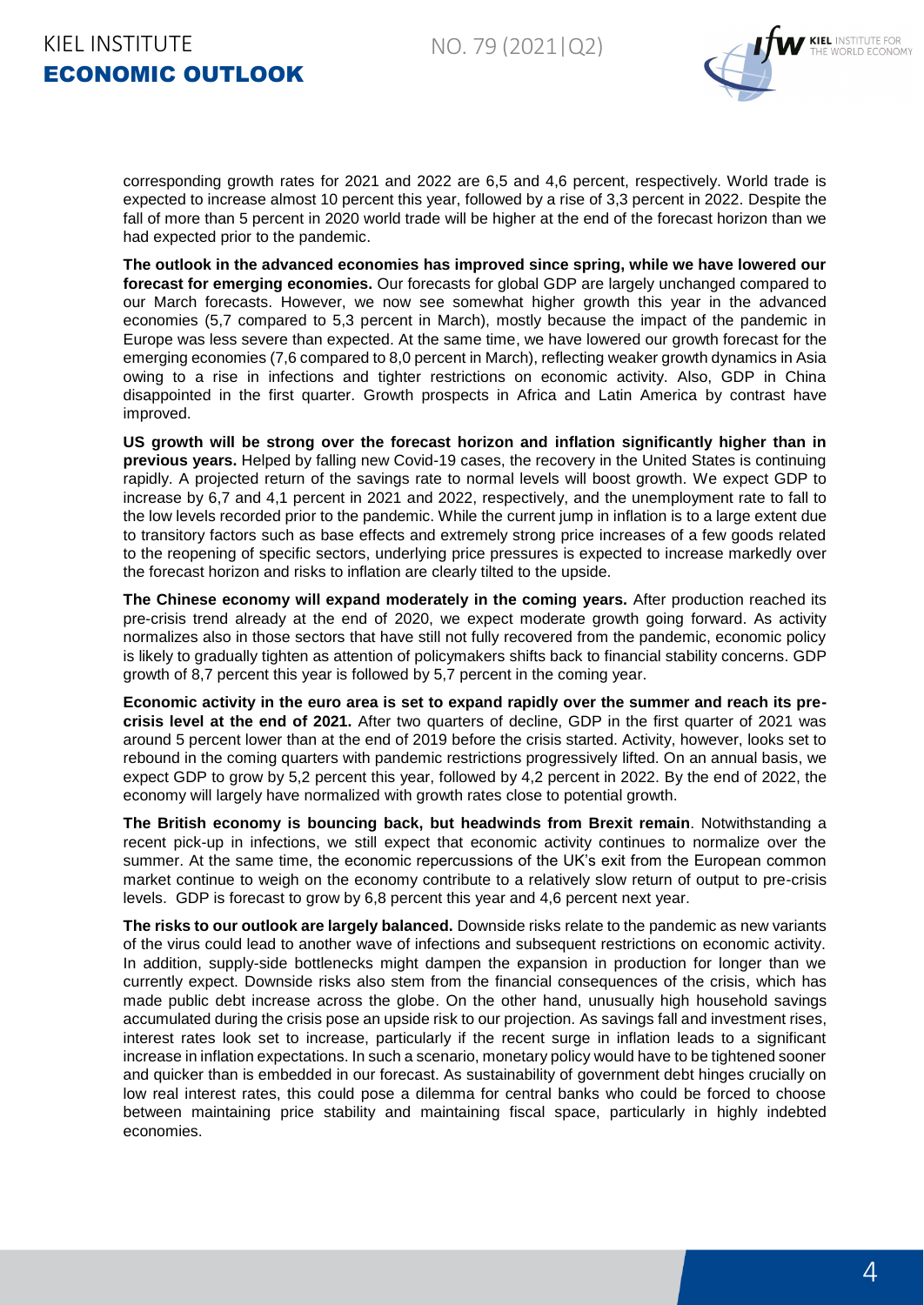NO. 79 (2021|Q2)



#### *Table 1:*

**Real GDP and consumer prices in selected countries and regions**

|                                                                                                                       |        | Gross domestic product |      | Consumer prices |      |      |  |
|-----------------------------------------------------------------------------------------------------------------------|--------|------------------------|------|-----------------|------|------|--|
|                                                                                                                       | 2020   | 2021                   | 2022 | 2020            | 2021 | 2022 |  |
| <b>United States</b>                                                                                                  | $-3.5$ | 6.7                    | 4.1  | 1.2             | 4.0  | 2.7  |  |
| Japan                                                                                                                 | $-4.7$ | 2.7                    | 2.2  | 0.0             | 0.5  | 0.8  |  |
| Euro Area                                                                                                             | $-6.7$ | 5.3                    | 4.4  | 0.3             | 2.0  | 1.7  |  |
| United Kingdom                                                                                                        | $-9.8$ | 6.8                    | 4.6  | 0.9             | 1.7  | 1.9  |  |
| Advanced economies total                                                                                              | $-4.7$ | 5.7                    | 3.9  | 0.8             | 2.7  | 2.1  |  |
| China                                                                                                                 | 2.3    | 8.7                    | 5.7  | 2.5             | 1.3  | 2.3  |  |
| Latin America                                                                                                         | $-7.0$ | 6.3                    | 3.6  | 8.1             | 10.2 | 7.1  |  |
| India                                                                                                                 | $-7.0$ | 11.0                   | 8.6  | 6.6             | 5.2  | 5.7  |  |
| East Asia                                                                                                             | $-4.5$ | 5.2                    | 6.2  | 1.1             | 2.4  | 2.6  |  |
| Russia                                                                                                                | $-2.6$ | 2.7                    | 2.3  | 3.6             | 4.7  | 4.0  |  |
| Africa                                                                                                                | $-1.1$ | 4.2                    | 4.5  | 7.9             | 9.4  | 8.9  |  |
| World economy total                                                                                                   | $-3.2$ | 6.7                    | 4.8  | 3.3             | 4.1  | 3.9  |  |
| Addendum: World trade<br>volume                                                                                       | $-5.3$ | 9.9                    | 3.3  |                 |      | ×.   |  |
| Oil price (Brent in US\$)                                                                                             | 41.8   | 67.9                   | 72.5 |                 |      |      |  |
| World economy total                                                                                                   | $-3.8$ | 6.5                    | 4.6  | 2.4             | 3.6  | 3.2  |  |
| (weighted according to GDP                                                                                            |        |                        |      |                 |      |      |  |
| at market exchange rates)                                                                                             |        |                        |      |                 |      |      |  |
| Weighted according to GDP at PPP rates. — East Asia: Emerging Asia excluding China and India. — Shaded: IfW forecast. |        |                        |      |                 |      |      |  |

*Source:* Forecast of the Kiel Institute for the World Economy.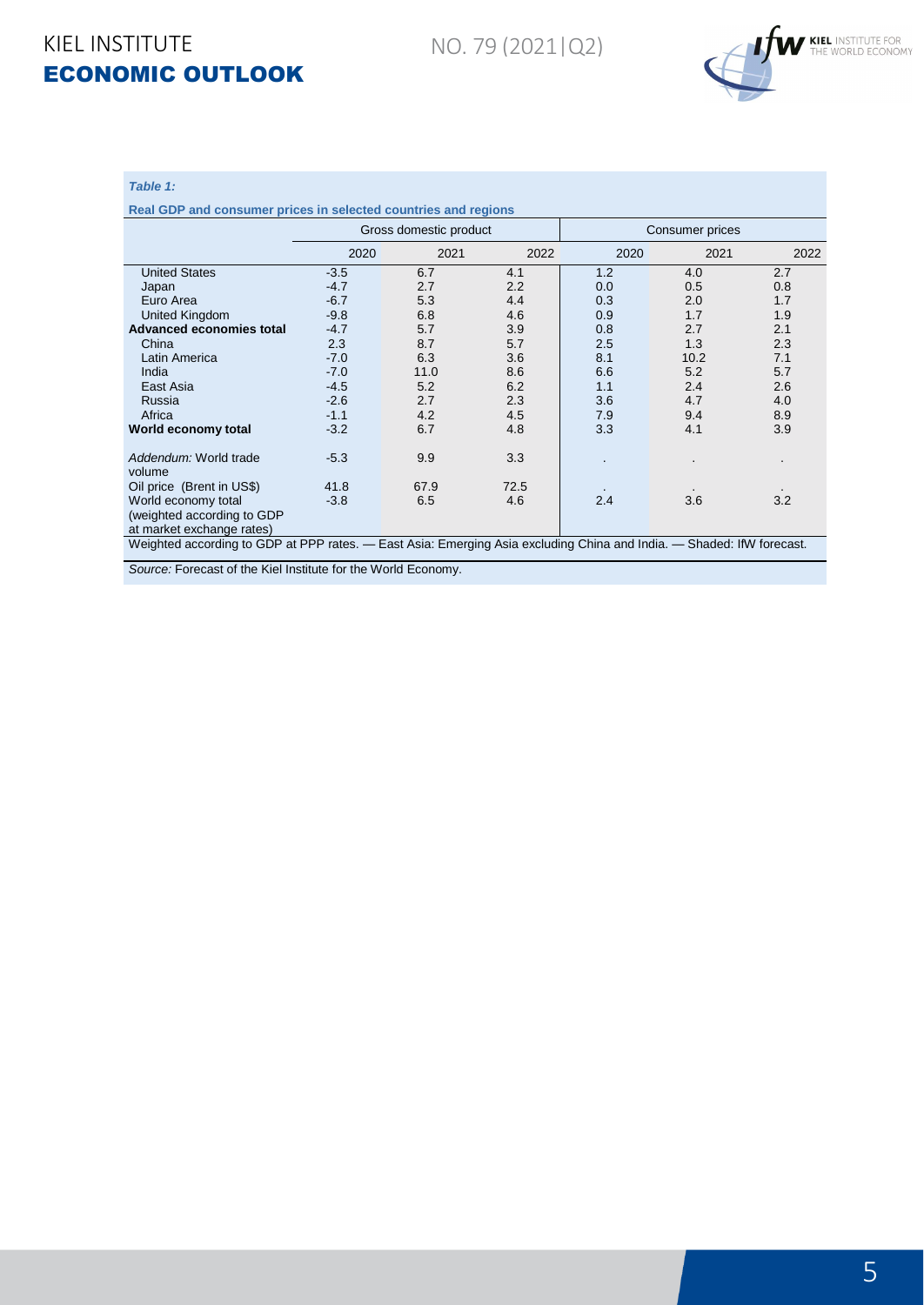NO. 79 (2021 | Q2)

# KIEL INSTITUTE **ECONOMIC OUTLOOK**



**Data annex** 

# CONTENTS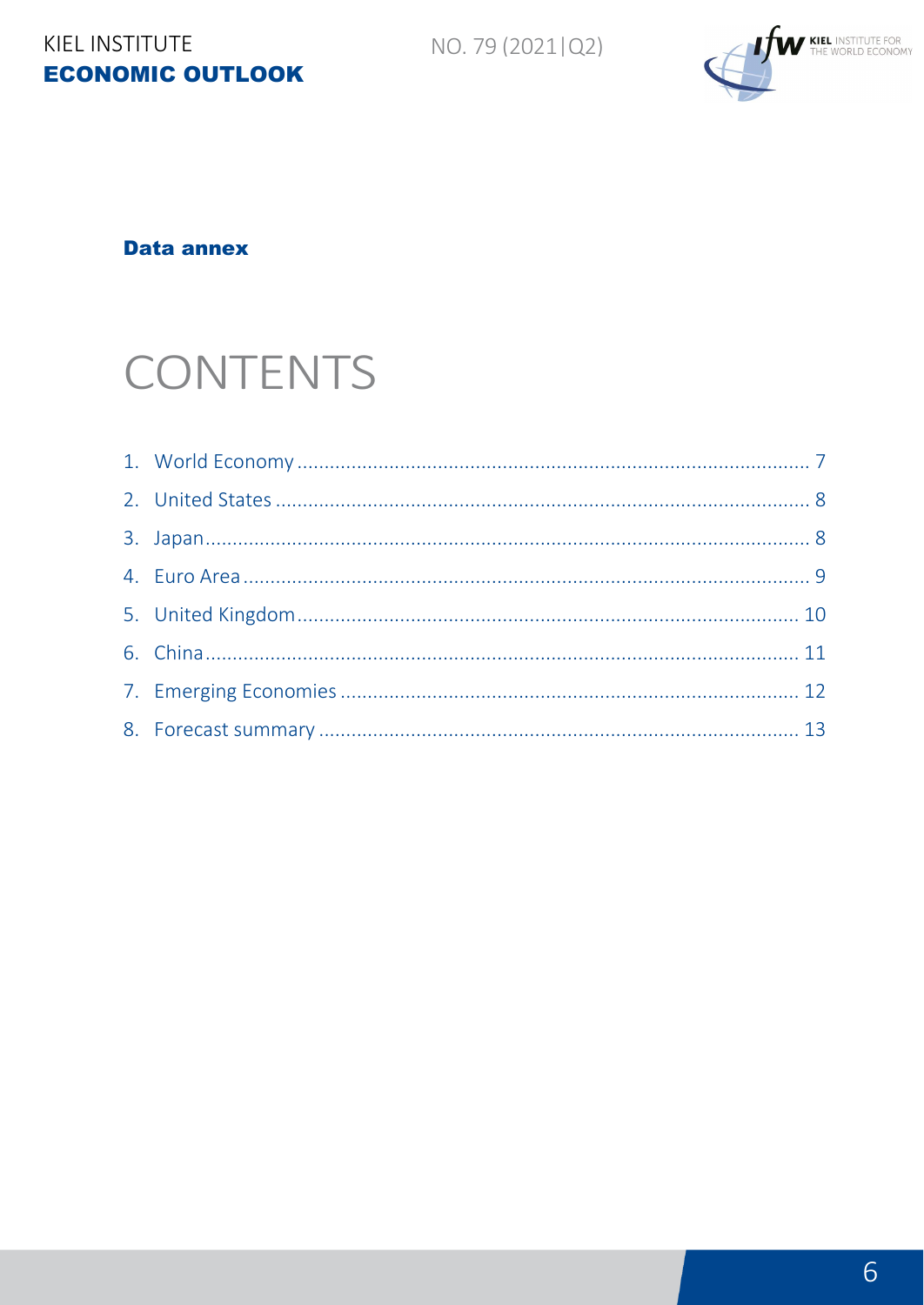NO. 79 (2021|Q2)



#### <span id="page-6-0"></span>1. World Economy



Monthly data, seasonally adjusted. Indicators are based on buisness expectations in 42 countries (34 advanced economies and 8 emerging economies).

*Source*: OECD, *Main Economic Indicators*; national sources; Kiel Institute calculations.







Monthly data. Last value: June 2020.

*Source:* CPB, *World Trade Monitor;* Kiel Institute calculations*.*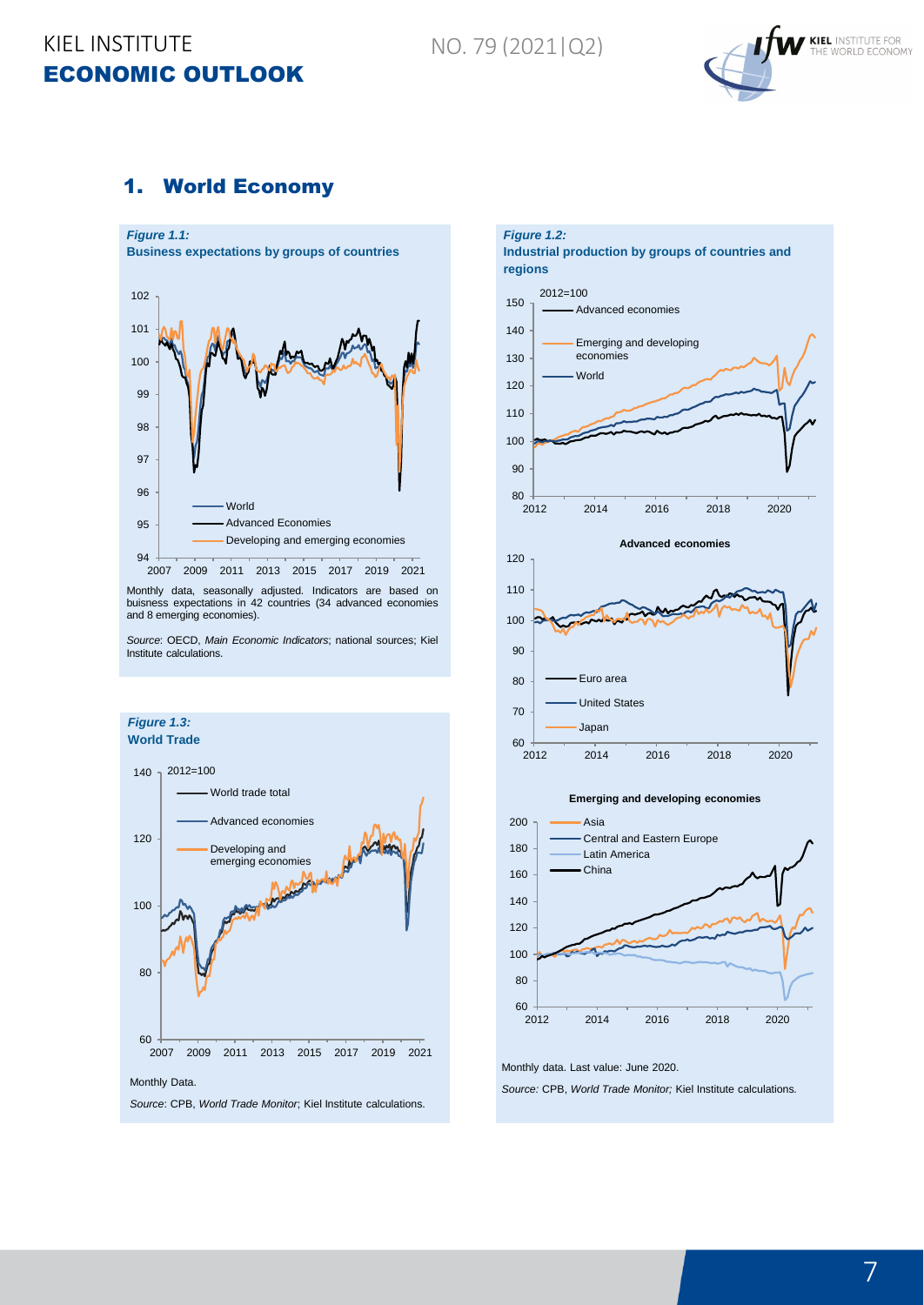NO. 79 (2021|Q2)



#### <span id="page-7-0"></span>2. United States



Quarterly data, price, seasonally and calendar adjusted, qoqchange; annual rate of change (boxes).

*Source*: Bureau of Economic Analysis; shaded: Kiel Institute forecast.





Monthly data; seasonally adjusted.

*Source:* US Department of Labor, *Employment Situation.*

## *Table 2.1:*

|  |  | <b>Key indicators United States</b> |  |
|--|--|-------------------------------------|--|
|  |  |                                     |  |

|                               | 2020    | 2021    | 2022   |
|-------------------------------|---------|---------|--------|
| Gross Domestic Product        | $-3.5$  | 6.7     | 4.1    |
| Domestic expenditure          | $-3.3$  | 7.4     | 3.7    |
| Private consumption           | $-3.9$  | 8.4     | 4.5    |
| Government consumption        | 1.1     | 1.7     | 1.6    |
| Gross fixed capital formation | $-1.8$  | 9.8     | 3.8    |
| Machinery and equipment       | $-5.0$  | 15.3    | 4.5    |
| Intellectual property rights  | 1.7     | 8.3     | 3.6    |
| <b>Structures</b>             | $-11.0$ | $-6.2$  | 3.1    |
| Residential investment        | 6.1     | 15.0    | 3.6    |
| Inventories                   | $-0.6$  | $-0.1$  | $-0.2$ |
| Net exports                   | $-0.2$  | $-0.7$  | 0.4    |
| <b>Exports</b>                | $-12.9$ | 6.7     | 7.6    |
| Imports                       | $-9.3$  | 12.5    | 3.8    |
| Consumer prices               | 1.2     | 4.0     | 2.7    |
| Unemployment rate             | 8.1     | 5.3     | 4.1    |
| Current account balance       | $-2.5$  | $-2.8$  | $-2.3$ |
| Government budget balance     | $-14.8$ | $-14.8$ | $-9.6$ |

GDP: volumes, change over previous year, percent. Net exports, inventories: contribution to growth, percentage points. Unemployment rate: unemployed in relation to labor force, percent. Current account balance, government budget balance: percent of nominal GDP. Budget balance: fiscal year.

*Source:* US Department of Commerce*, National Economic Accounts;* US Department of Labor*, Employment Situation and Consumer Price Index;* US Department of the Treasury*, Monthly Treasury Statement;* Kiel Institute calculations; shaded: Kiel Institute forecast.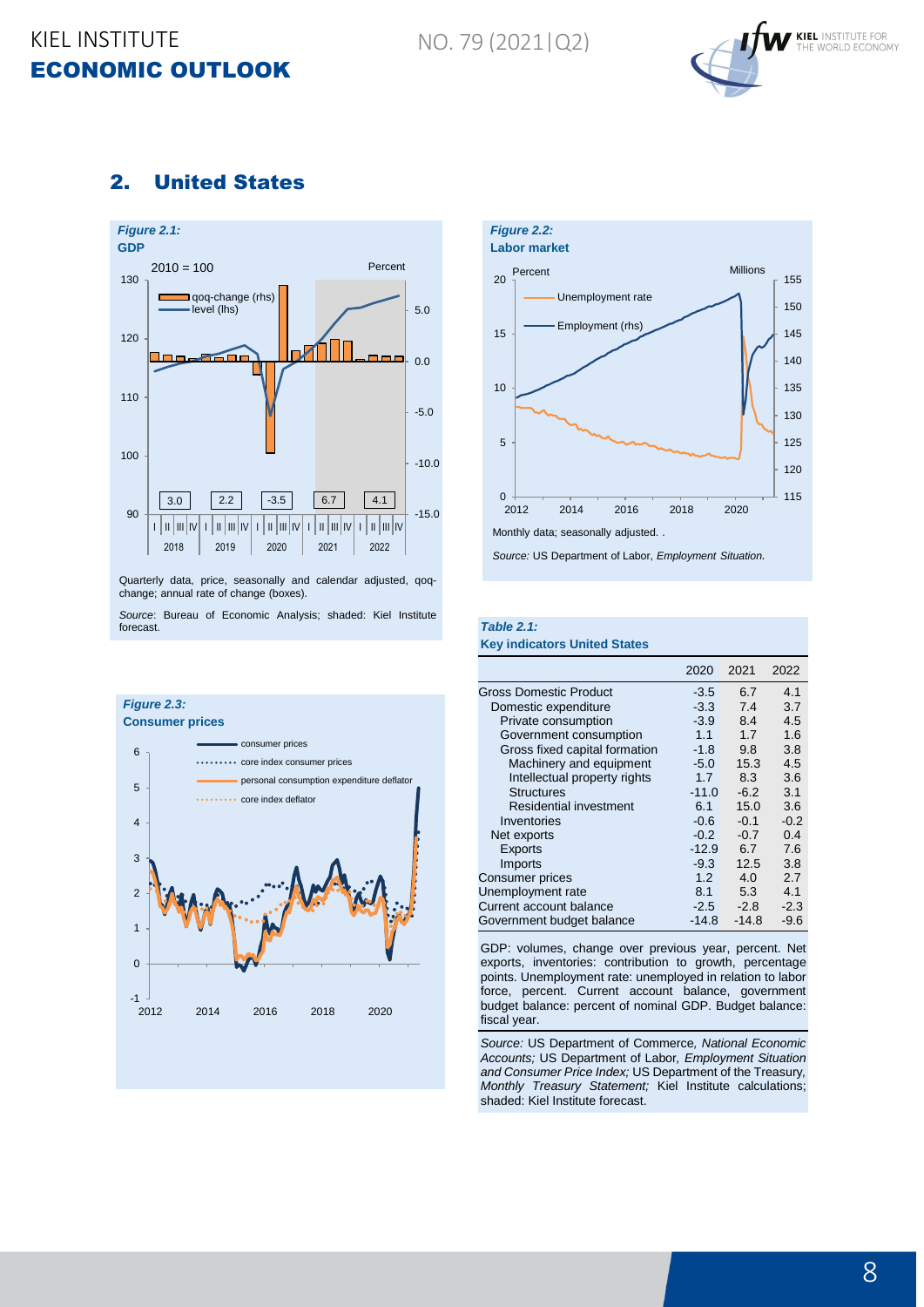

#### <span id="page-8-0"></span>3. Japan



Quarterly data, price, seasonally and calendar adjusted, qoqchange; annual rate of change (boxes).

*Source*: Cabinet office, *National Accounts*; shaded: Kiel Institute forecast.





*Source:* Department of Labor.

#### *Table 3.1:* **Key indicators Japan, 2018–2021**

|                               | 2019   | 2020    | 2021   | 2022   |
|-------------------------------|--------|---------|--------|--------|
| Gross Domestic Product        | 0.0    | $-4.7$  | 2.7    | 2.2    |
| Domestic expenditure          | 0.5    | $-3.9$  | 1.9    | 2.2    |
| Private consumption           | $-0.2$ | $-6.0$  | 1.9    | 2.2    |
| Government consumption        | 1.9    | 2.7     | 2.6    | 1.7    |
| Gross fixed capital           | 0.8    | $-0.4$  | $-2.1$ | 2.7    |
| formation                     |        |         |        |        |
| Enterprises                   | 0.1    | $-6.2$  | 1.2    | 3.3    |
| <b>Residential Investment</b> | 3.9    | $-7.0$  | $-0.2$ | 2.6    |
| Public investment             | 1.1    | 3.7     | 5.1    | 1.3    |
| Change in inventories         | 0.0    | $-0.1$  | 0.1    | 0.0    |
| Net exports                   | $-0.3$ | $-0.6$  | 0.6    | 0.0    |
| <b>Exports</b>                | $-1.5$ | $-11.8$ | 11.2   | 4.1    |
| Imports                       | 1.1    | $-7.3$  | 6.2    | 4.3    |
| <b>Consumer prices</b>        | 0.5    | 0.0     | 0.5    | 0.8    |
| Unemployment rate             | 2.4    | 2.8     | 2.7    | 2.5    |
| Current account balance       | 3.6    | 3.2     | 3.5    | 3.5    |
| Government budget balance     | $-2.6$ | $-10.1$ | $-7.0$ | $-5.5$ |

Percent. GDP: volumes, change over previous year, percent. Net exports, inventories: contribution to growth, percentage points. Unemployment rate: unemployed in relation to labor force. Current account balance, government budget balance: percent of nominal GDP.

*Source:* Cabinet Office, *National Accounts*; OECD, *Main Economic Indicators*; Kiel Institute calculations; shaded: Kiel Institute forecast.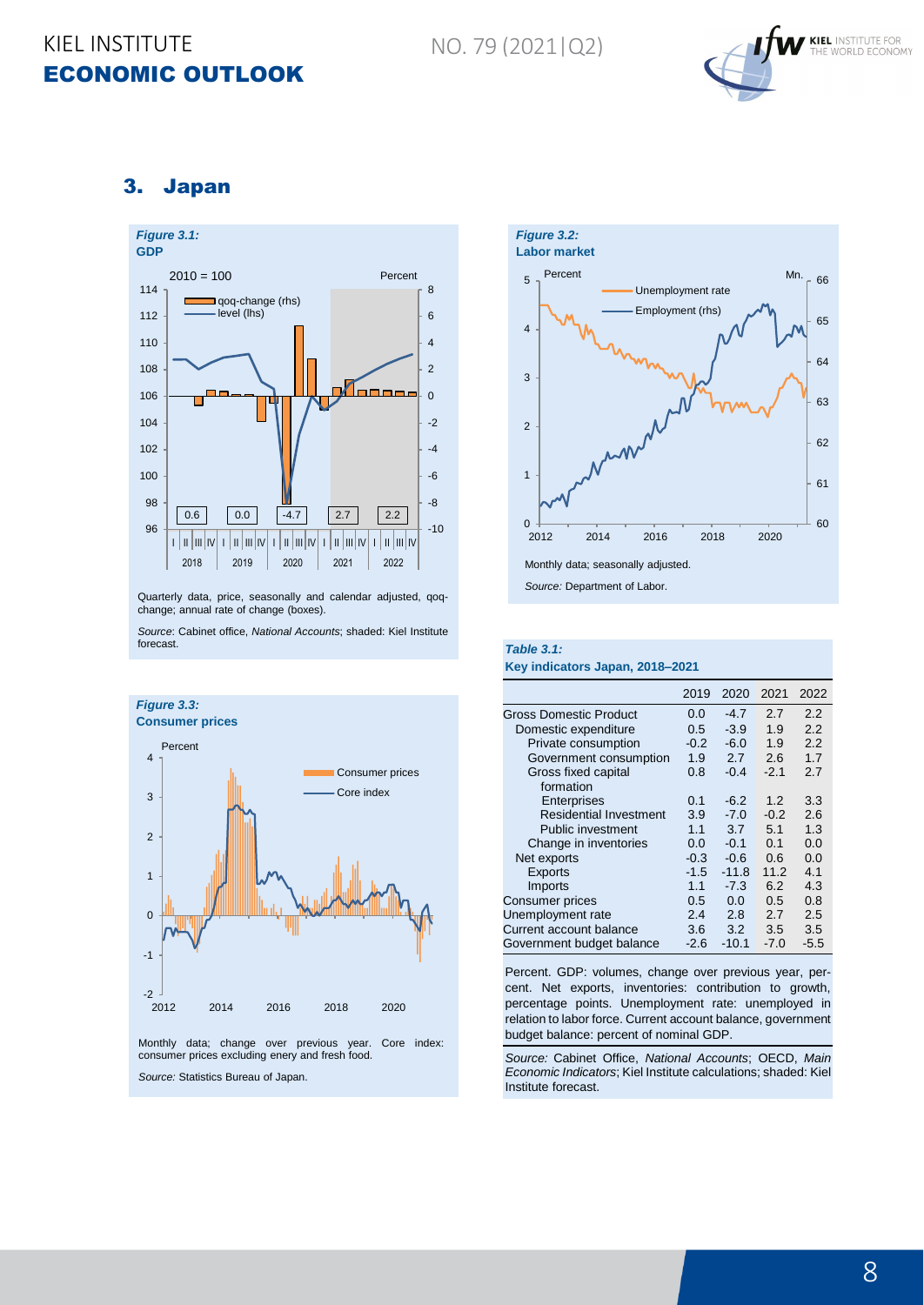NO. 79 (2021|Q2)



#### <span id="page-9-0"></span>4. Euro Area



Quarterly data, price, seasonally and calendar adjusted, qoqchange. Annual data: price adjusted, annual rate of change (boxes).

*Source*: Federal Statistical Office, Fachserie 18, Series 1.3; shaded: IfW forecast.



*Source:* Eurostat, *Price Statistics*.



Monthly data; seasonally adjusted.

*Source:* Eurostat, *Labor Statistics*; ECB, *Monthly Bulletin*.

#### *Table 4.1:* **Key indicators Euro Area**

|                           | 2019   | 2020   | 2021   | 2022   |
|---------------------------|--------|--------|--------|--------|
| Gross Domestic Product    | 1.3    | $-6.7$ | 5.3    | 4.4    |
| Domestic expenditure      | 1.9    | $-6.4$ | 4.9    | 4.8    |
| Private consumption       | 1.3    | $-8.0$ | 4.6    | 6.3    |
| Government consumption    | 1.8    | 1.4    | 2.9    | 0.6    |
| Gross fixed capital       | 5.7    | $-8.4$ | 6.1    | 5.2    |
| formation                 |        |        |        |        |
| Inventories               | $-0.5$ | $-0.3$ | 0.3    | 0.0    |
| Net exports               | $-0.5$ | $-0.6$ | 0.5    | $-0.2$ |
| <b>Exports</b>            | 2.5    | $-9.6$ | 9.8    | 5.5    |
| <b>Imports</b>            | 3.9    | $-9.1$ | 9.4    | 6.4    |
| <b>Consumer prices</b>    | 1.2    | 0.3    | 2.0    | 1.6    |
| Unemployment rate         | 7.5    | 8.0    | 8.0    | 7.1    |
| Current account balance   | 2.4    | 2.1    | 2.4    | 2.2    |
| Government budget balance | $-0.6$ | $-7.3$ | $-6.8$ | $-3.5$ |

GDP: volumes, change over previous year, percent. Net exports, inventories: contribution to growth, percentage points. Unemployment rate: unemployed in relation to labor force, percent. Current account balance, government budget balance: percent of nominal GDP.

*Source:* Eurostat, *National Accounts*; Kiel Institute calculations; shaded: Kiel Institute forecast.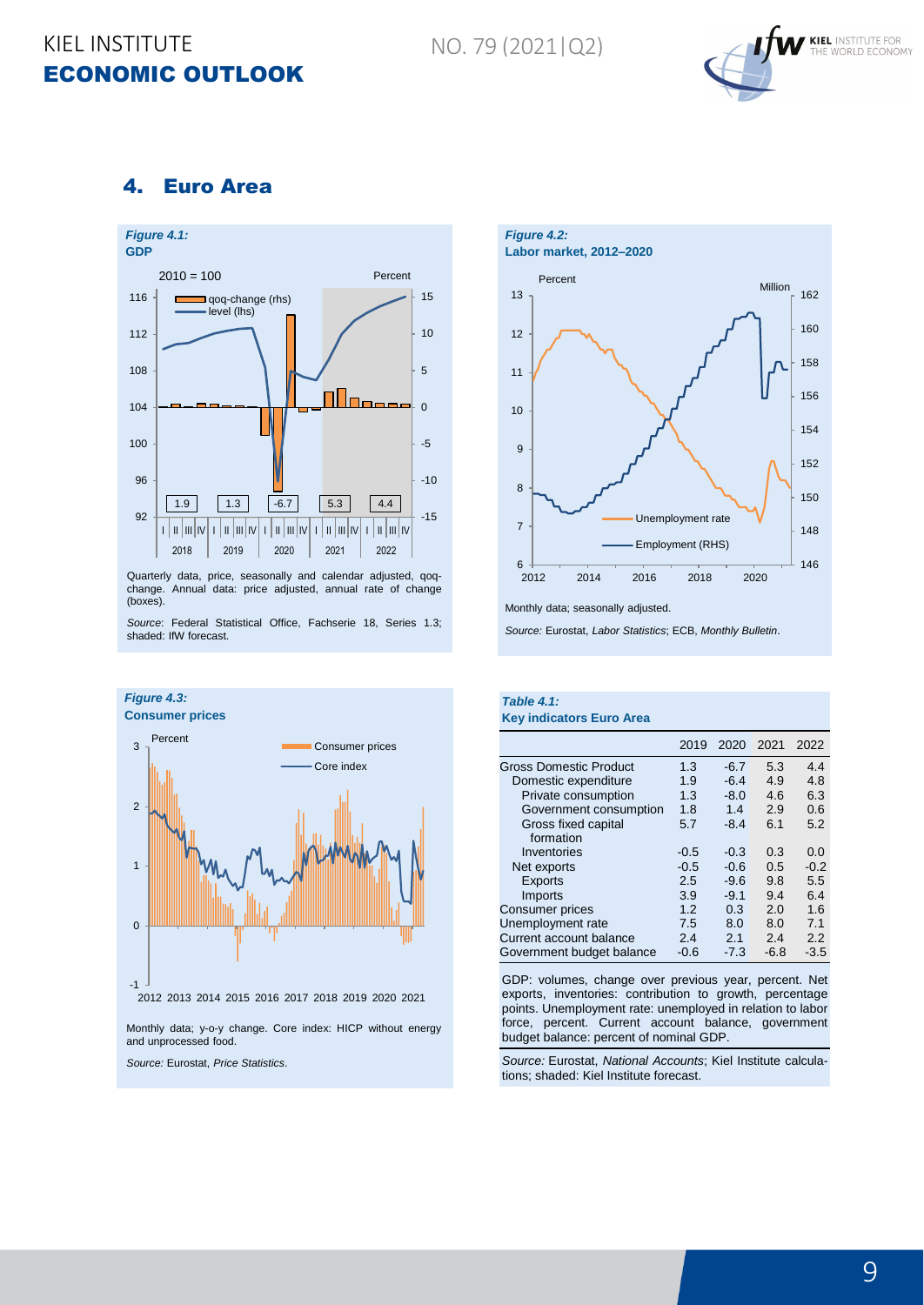NO. 79 (2021|Q2)



#### <span id="page-10-0"></span>5. United Kingdom



Quarterly data, price, seasonally and calendar adjusted, qoqchange; annual rate of change (boxes).

*Source*: Cabinet office, *National Accounts*; shaded: IfW forecast.



Monthly data, change over previous year. Core rate: consumer prices excluding energy and fresh food.

*Source:* Office for National Statistics, *Economy.*



*Table*

#### **Key Indicators United Kingdom**

|                                                            | 2019   | 2020    | 2021   | 2022   |  |  |  |
|------------------------------------------------------------|--------|---------|--------|--------|--|--|--|
| Gross Domestic Product                                     | 1.4    | $-9.8$  | 6.8    | 4.6    |  |  |  |
| Domestic demand                                            | 1.7    | $-10.5$ | 7.7    | 4.0    |  |  |  |
| Private consumption                                        | 1.1    | $-11.0$ | 8.6    | 4.5    |  |  |  |
| Government consumption                                     | 4.0    | $-6.5$  | 7.0    | 2.9    |  |  |  |
| Gross fixed investment                                     | 1.5    | $-8.8$  | 8.5    | 5.5    |  |  |  |
| Inventories                                                | 0.0    | $-0.6$  | 0.4    | 0.1    |  |  |  |
| Net exports                                                | $-0.1$ | 0.8     | $-0.9$ | 0.1    |  |  |  |
| Exports                                                    | 2.7    | $-15.8$ | 8.1    | 5.5    |  |  |  |
| Imports                                                    | 2.7    | $-17.8$ | 10.6   | 4.9    |  |  |  |
| Consumer prices                                            | 1.8    | 0.9     | 1.7    | 1.9    |  |  |  |
| Unemployment rate                                          | 3.8    | 4.2     | 5.3    | 4.8    |  |  |  |
| Current account balance                                    | $-4.0$ | $-3.1$  | $-3.8$ | $-4.0$ |  |  |  |
| Fiscal balance                                             | $-2.4$ | $-12.8$ | $-9.5$ | $-6.5$ |  |  |  |
| Percent. GDP: volumes, change over previous year. percent. |        |         |        |        |  |  |  |

net exports, inventories: contribution to growth, percentage points. — Unemployment rate: Unemployed in relation to labor force. — Current account balance, fiscal balance: percent of nominal GDP.

*Source:* Office for National Statistics, *Economy.* Shaded area: IfW forecast.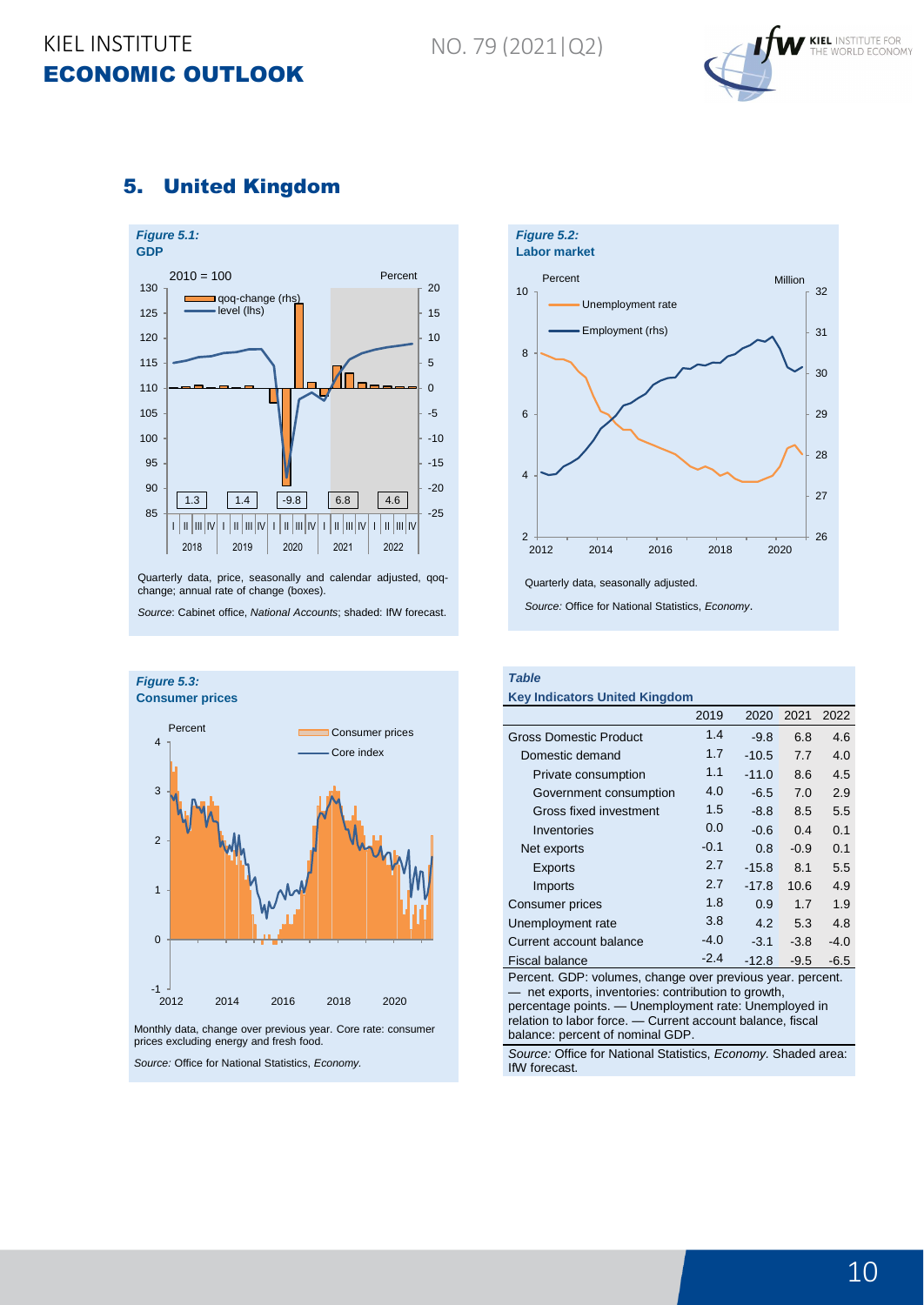NO. 79 (2021|Q2)



#### <span id="page-11-0"></span>6. China



Quarterly data. GDP: year-on-year percentage change; Keqiangindex: arithmetic mean of the year-on-year growth rates of bank lending, electricity consumption and freight cargo; Fernald et al. (2015)-indicator: first principal component of the year-on-year growth rates of electricity production, railway cargo, retail sales and raw material prices (see Fernald et al. (2015). *Is China Fudging its Figures? Evidence from Trading Partner Data.* Federal Reserve Bank of San Francisco, Working Paper 2015-12).

*Source:* National Bureau of Statistics; People's Bank of China; Kiel Institute calculations.



Monthly data; y-o-y growth rate. Core index: CPI excluding food and energy.

*Source:* National Bureau of Statistics.



*Source:* Thomson Reuters; China Foreign Exchange Trade System; Kiel Institute calculations.



Change on a year ealier based on quarterly averages. 2020Q3: average of July and August.

*Source:* General Administration of Customs China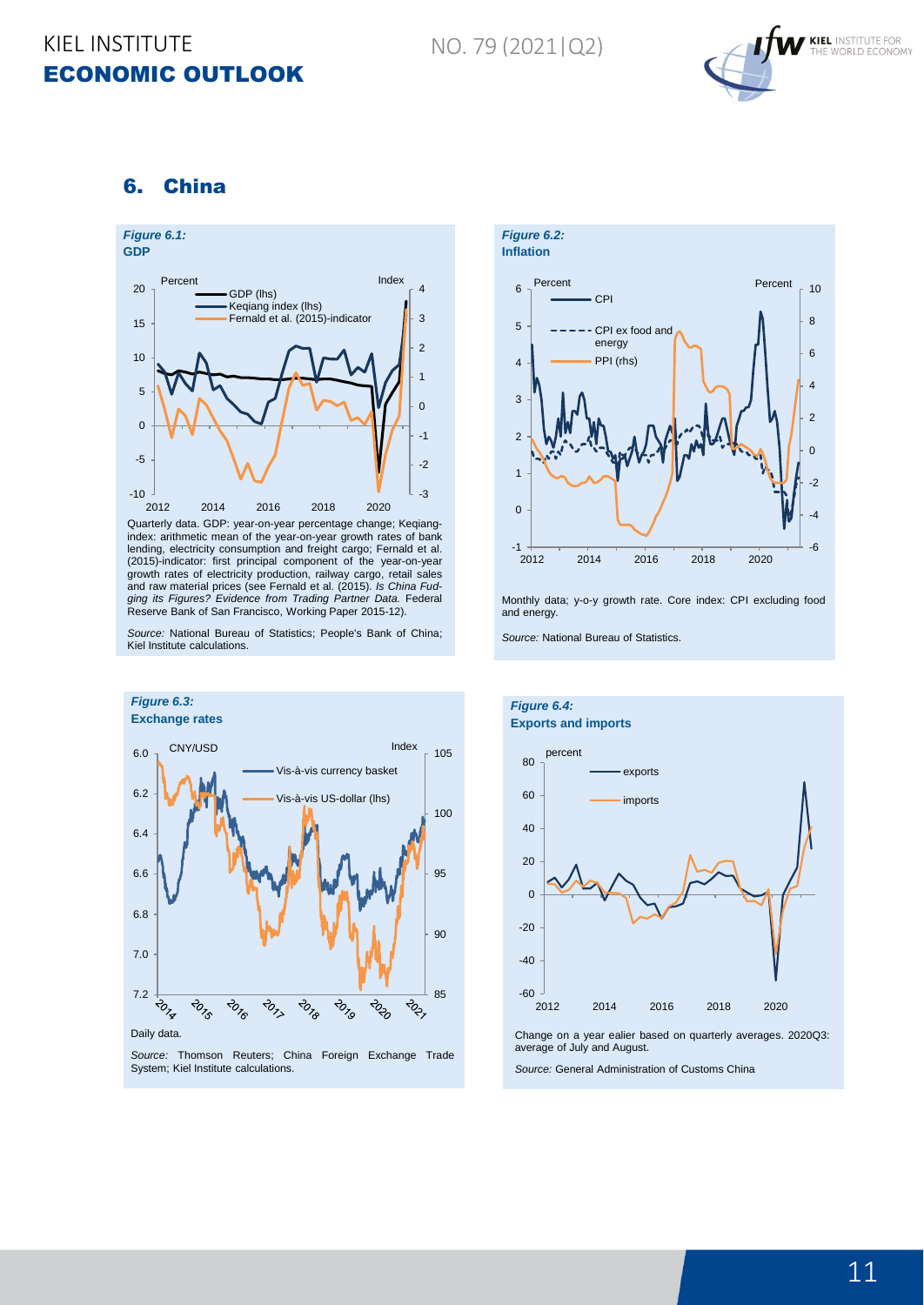

#### <span id="page-12-0"></span>7. Emerging Economies



Quarterly data; volumes; seasonally adjusted; change over previous<br>year; Southeast Asia: GDP-weighted average of Indonesia,<br>Thailand, Malaysia and the Philippines; Latin America: GDP-weighted average of Argentinia, Brasil, Chile, Colombia, Mexico and Peru.

Source: IMF, International Financial Statistics; national statistical offices; Kiel Institute calculations.



National Bureau of Statistics, *China*; Labour Bureau, *India*.

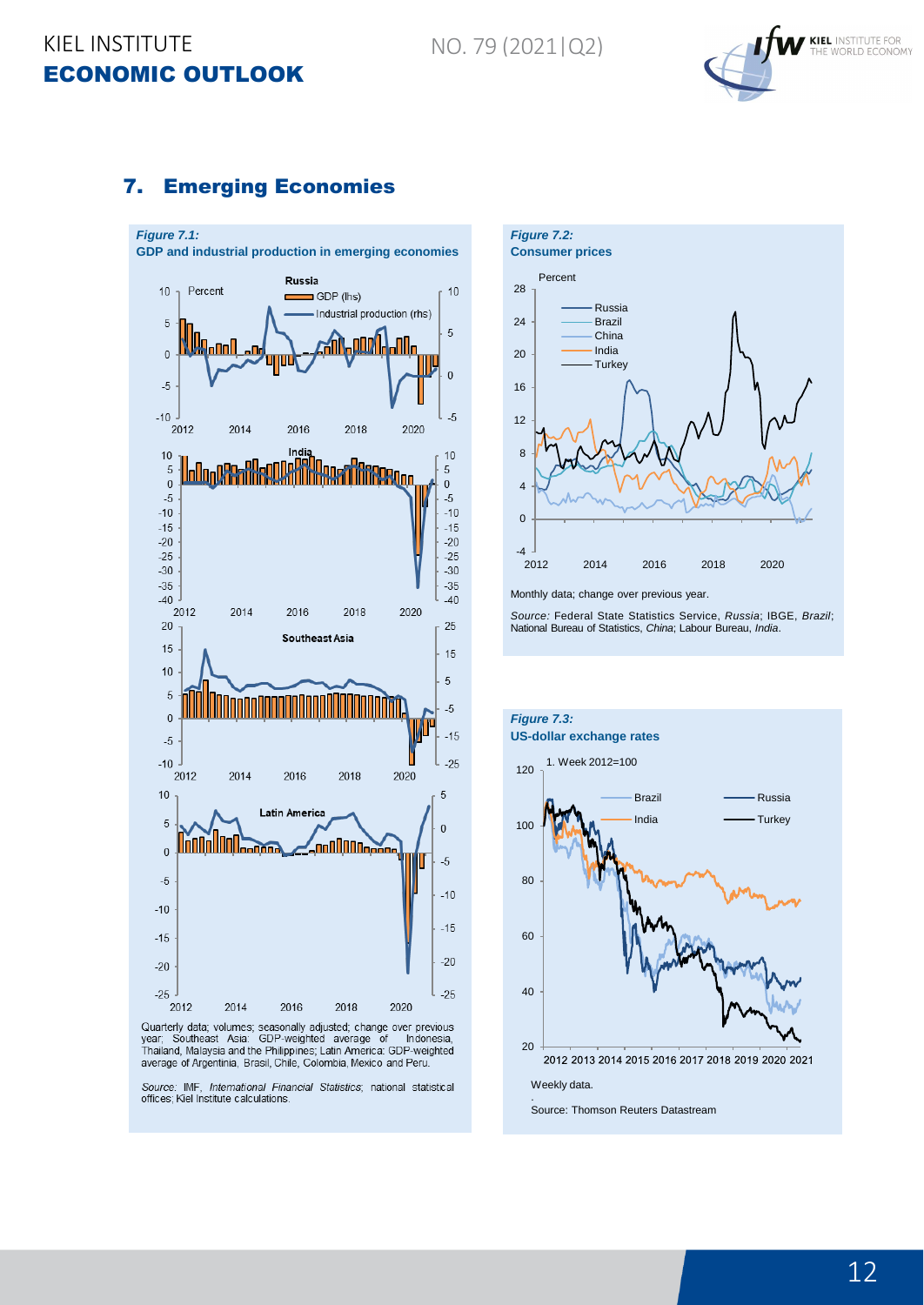

#### <span id="page-13-0"></span>8. Forecast summary

*Table 8.1:*

**Real gross domestic product, consumer prices and unemployment rate in advanced economies**

|                       | Weights | <b>Real GDP</b> |      |      | Consumer prices |      |      | Unemployment rate |      |      |  |
|-----------------------|---------|-----------------|------|------|-----------------|------|------|-------------------|------|------|--|
|                       |         | 2020            | 2021 | 2022 | 2020            | 2021 | 2022 | 2020              | 2021 | 2022 |  |
| European Union        | 36.0    | $-6.2$          | 5.2  | 4.3  | 0.7             | 2.1  | 2.0  | 7.6               | 7.6  | 6.7  |  |
| Euro area             | 29.2    | $-6.7$          | 5.3  | 4.4  | 0.3             | 2.0  | 1.7  | 7.9               | 8.0  | 7.1  |  |
| Sweden                | 1.0     | $-2.9$          | 4.3  | 3.3  | 0.8             | 1.2  | 1.7  | 8.3               | 8.5  | 7.1  |  |
| Poland                | 2.3     | $-2.7$          | 4.6  | 4.3  | 3.6             | 3.8  | 4.2  | 3.2               | 3.0  | 2.8  |  |
|                       |         |                 |      |      |                 |      |      |                   |      |      |  |
| <b>United Kingdom</b> | 5.6     | $-9.8$          | 6.8  | 4.6  | 0.9             | 1.7  | 1.9  | 4.2               | 5.3  | 4.8  |  |
| Switzerland           | 1.1     | $-2.7$          | 3.6  | 1.9  | $-0.8$          | 0.5  | 1.0  | 5.4               | 4.8  | 4.5  |  |
| Norway                | 0.6     | $-1.3$          | 2.7  | 2.4  | 1.2             | 3.0  | 1.8  | 4.5               | 4.0  | 3.7  |  |
|                       |         |                 |      |      |                 |      |      |                   |      |      |  |
| <b>United States</b>  | 37.3    | $-3.5$          | 6.7  | 4.1  | 1.2             | 4.0  | 2.7  | 8.1               | 5.3  | 4.1  |  |
| Canada                | 3.4     | $-5.3$          | 6.4  | 3.9  | 0.7             | 3.0  | 2.5  | 9.2               | 7.5  | 6.6  |  |
|                       |         |                 |      |      |                 |      |      |                   |      |      |  |
| Japan                 | 9.6     | $-4.7$          | 2.7  | 2.2  | 0.0             | 0.5  | 0.8  | 2.8               | 2.7  | 2.5  |  |
| South Korea           | 4.0     | $-0.9$          | 4.4  | 3.5  | 0.5             | 2.3  | 1.7  | 4.2               | 3.8  | 3.6  |  |
| Australia             | 2.3     | $-2.4$          | 5.6  | 3.3  | 0.8             | 2.8  | 2.1  | 6.9               | 6.4  | 6.1  |  |
|                       |         |                 |      |      |                 |      |      |                   |      |      |  |
| Total                 | 100.0   | $-5.0$          | 5.8  | 4.1  | 0.9             | 2.8  | 2.2  | 6.7               | 5.9  | 5.1  |  |

Based on GDP at prices and exchange rates of 2019 in percent. Change over previous year in percent. European Union and Norway: Harmonized Index of Consumer Prices (HICP). Standardized unemployment rate in percent (ILO); country groups weighted according to the size of the labor force in 2019.

*Source:* Eurostat, *VGR;* OECD, *Main Economic Indicators*; IMF *World Economic Outlook Database*; Statistics Canada, *Canadian Economic Account*; shaded: Kiel Institute forecast.